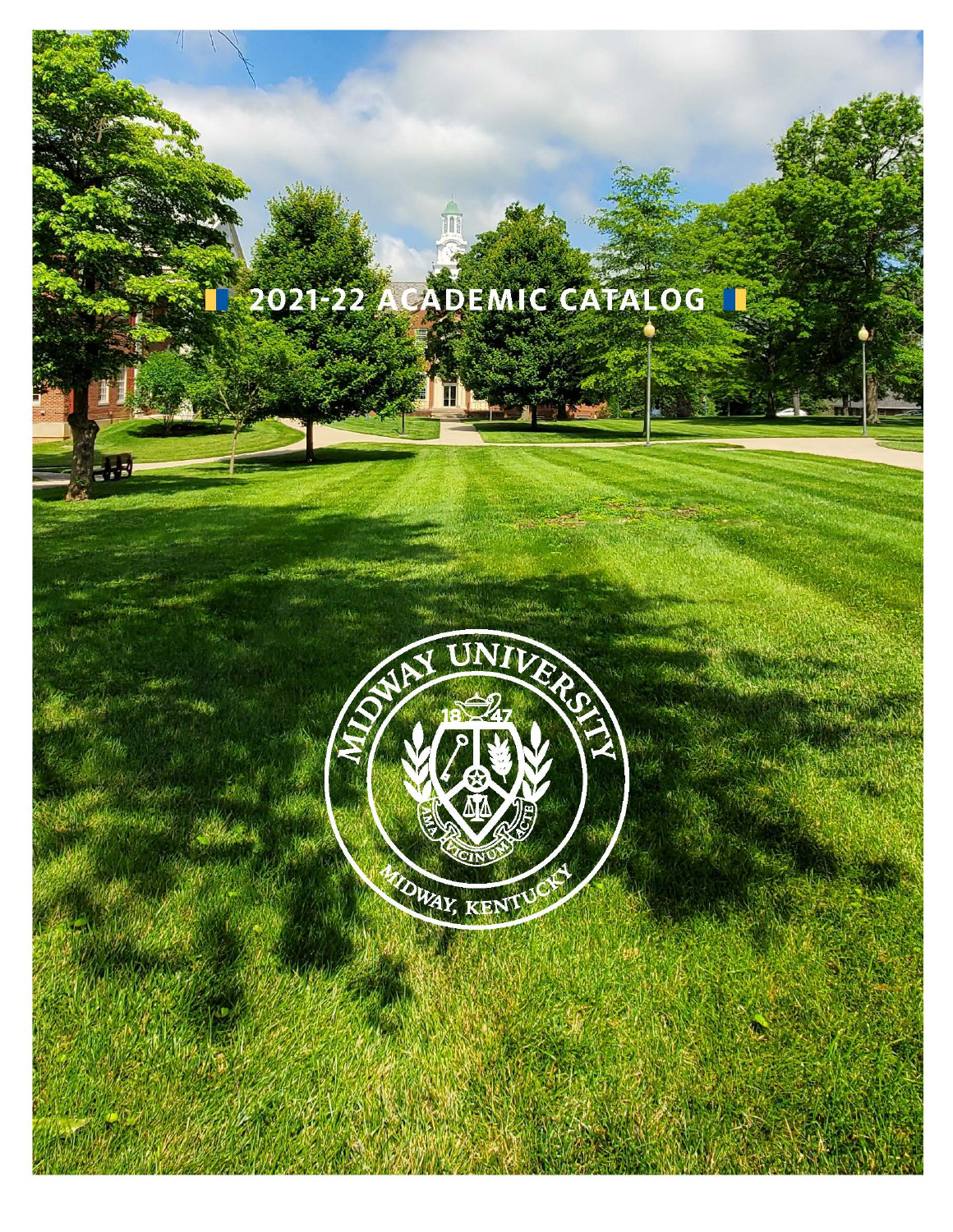# **Table of Contents**

The minor in Psychology requires 18 hours: two specified courses and four courses selected from the list below.

### <span id="page-1-0"></span>**Courses**

### <span id="page-1-1"></span>**PSY 180 - General Psychology**

This course is designed as an introduction to major concepts and principles in the field of psychology and does not assume prior background in the discipline. This course will survey the range of major topics studied by psychologists, including neuroscience, lifespan development, social interaction, personality, cognition, learning and mental health issues. Emphasis is placed on practical illustrations and on integrating aspects of these sub-areas into a coherent understanding of human behavior.

**Grade Basis:** L **Credit hours:** 3.0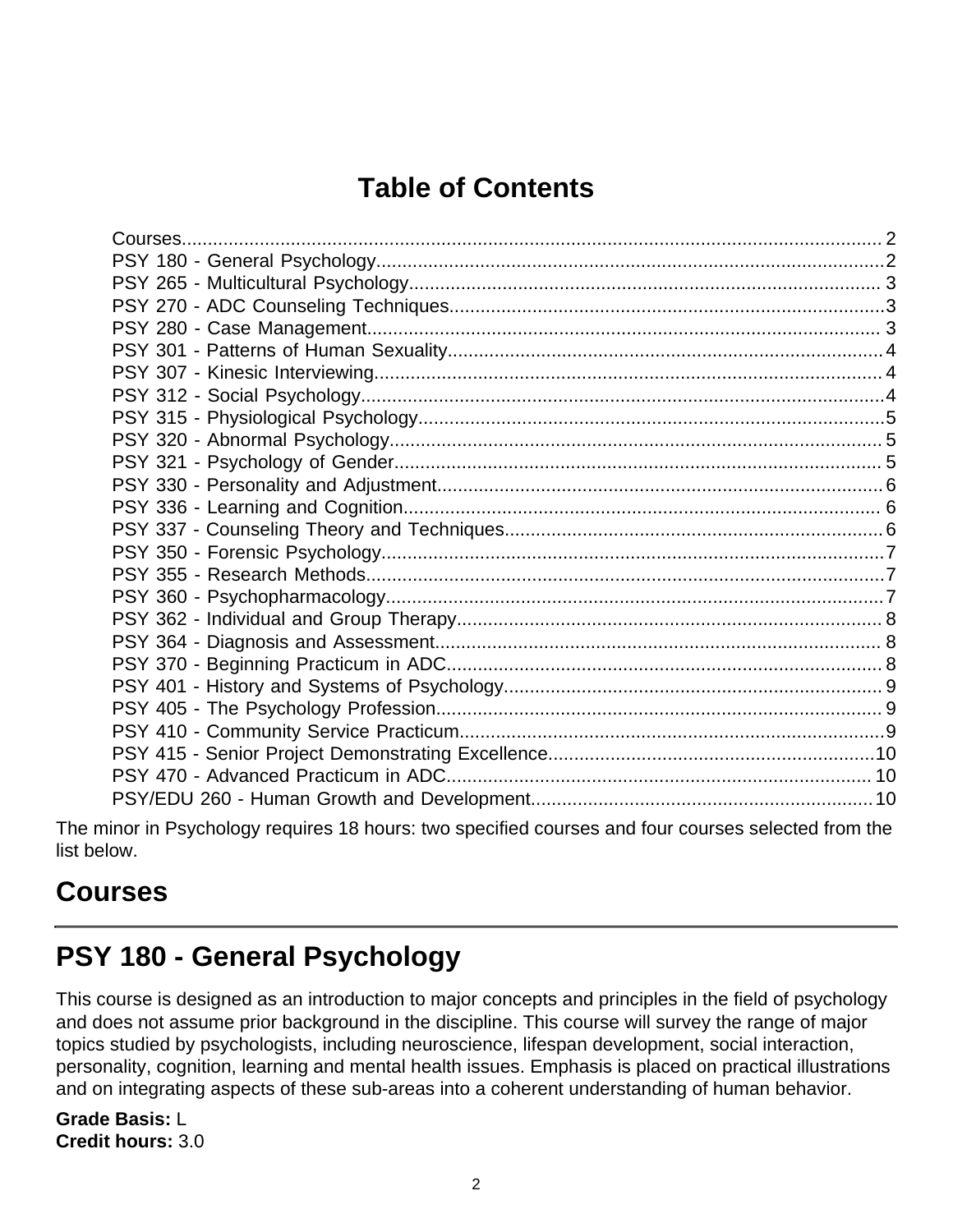**Lecture hours:** 3.0

### <span id="page-2-0"></span>**PSY 265 - Multicultural Psychology**

This course provides an evaluation of multicultural psychology and culturally appropriate practice with an emphasis on multicultural theories of personality and behavior beyond conventional Eurocentric perspectives. Topics in the course will include cultural sensitivity to human diversity, identity development, culturally appropriate assessment, as well as social justice issues, including discussions and personal growth activities focused on privilege and marginalization, oppression, racism, cultural bias, dominance in mainstream systems and systemic practices, advocacy, ethics, and intervention strategies.

**Grade Basis:** L **Credit hours:** 3.0 **Lecture hours:** 3.0

### <span id="page-2-1"></span>**PSY 270 - ADC Counseling Techniques**

This course introduces the learner to the basic concepts and techniques of counseling in the field of substance abuse. The course also includes the study of the roles and responsibilities of an effective counselor as well as on the ethics involved in counseling. Focus will also be on behavioralcognitive, family, interpersonal, social-cultural, and developmental theories of addiction, as well as their contributions in understanding a person's motivation for behavior change, denial, resistance, and relapse risk. Students will be presented with opportunities to demonstrate, practice, and develop skills in active listening, building a collaborative relationship with clients, self-reflections, and the use of challenges in the counseling process. Prerequisite: PSY 180.

**Grade Basis:** L **Credit hours:** 3.0 **Lecture hours:** 3.0

**Prerequisites:**

• PSY 180 - General Psychology

### <span id="page-2-2"></span>**PSY 280 - Case Management**

This course will provide an overview of case management practices, including coordination of care, continuation of care, screening, intake, client orientation, referral, recordkeeping, and consultation. Students will be introduced to considerations to make in the course of case management that are relevant to recovery and potential relapse of diverse clients with substance abuse disorders. Prerequisite: PSY 180.

**Grade Basis:** L **Credit hours:** 3.0 **Lecture hours:** 3.0

**Prerequisites:**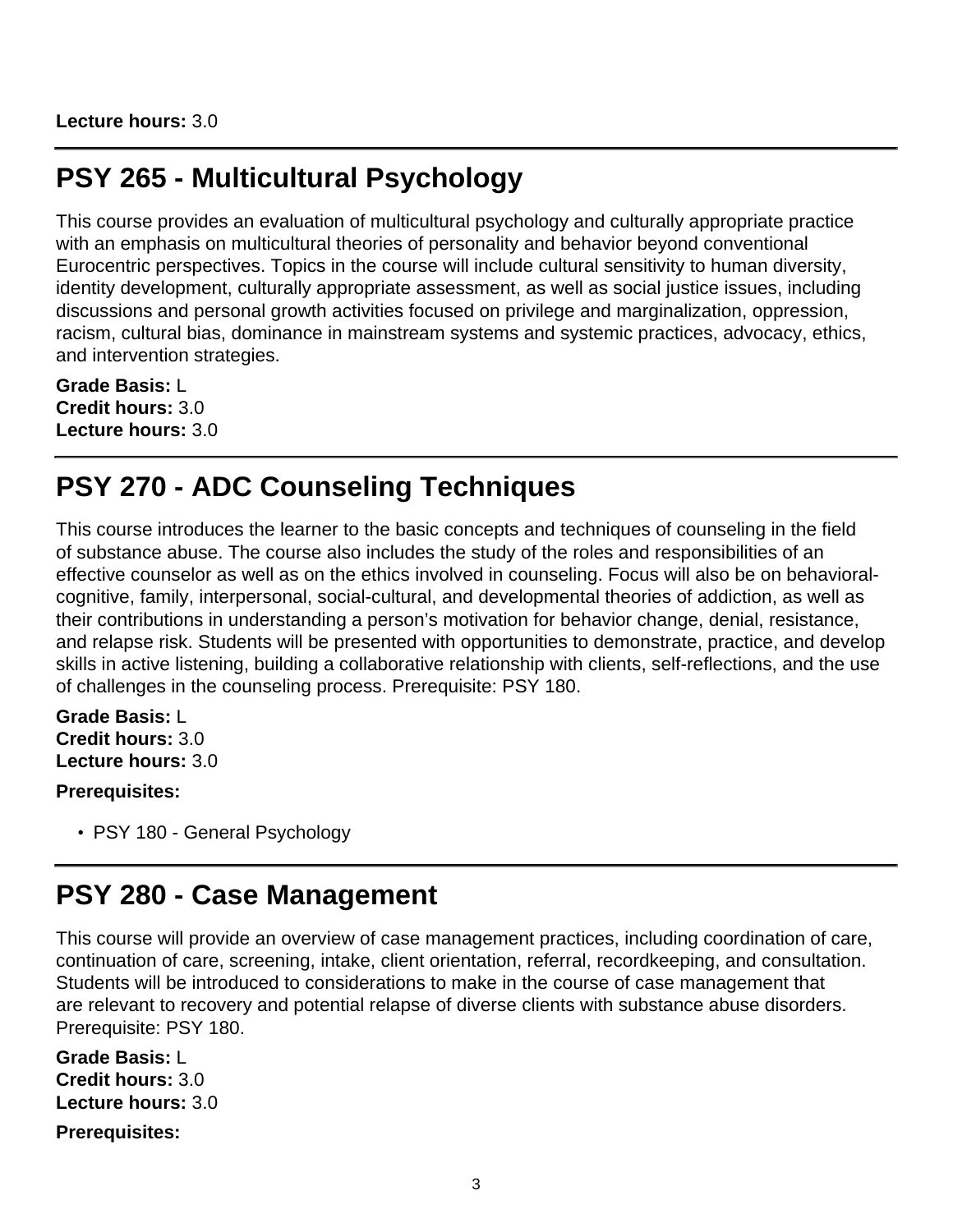• PSY 180 - General Psychology

### <span id="page-3-0"></span>**PSY 301 - Patterns of Human Sexuality**

This course is an introduction to sexual behavior and the individual and social forces that influence it. Study of how a heterogeneous society creates different values, perceptions, and practices concerning sexuality as well as the role of social institutions in generating rules governing sexuality. Topics include childhood, adolescence, and adult sexuality; coupling, sexual identity and orientation, sexual coercion, sexual variation, sex as business, and sexual variation behavior and the law. Prerequisite: PSY 180.

**Grade Basis:** L **Credit hours:** 3.0 **Lecture hours:** 3.0

**Prerequisites:**

• PSY 180 - General Psychology

### <span id="page-3-1"></span>**PSY 307 - Kinesic Interviewing**

Students will be given the opportunity to demonstrate an understanding of the science of behavior analysis through the use of behavioral coding systems and behavioral observations. Other areas of focus include issues relevant to the reliability and validity of behavioral assessments, interpretations of credibility, the practice of kinesic interviewing and interrogation strategies, and the risks of inaccurate interpretations, false confessions, and wrongful convictions. Prerequisite: PSY 180.

**Grade Basis:** L **Credit hours:** 3.0 **Lecture hours:** 3.0

#### **Prerequisites:**

• PSY 180 - General Psychology

### <span id="page-3-2"></span>**PSY 312 - Social Psychology**

This course involves increasing the understanding of the individual in group situations, including cooperative group interactions. Principles of scientific psychology are applied to the individual in a social situation. Topics include social attitudes, aggression, altruism, conformity, attribution, and understanding self and others. Prerequisite: PSY 180.

**Grade Basis:** L **Credit hours:** 3.0 **Lecture hours:** 3.0

#### **Prerequisites:**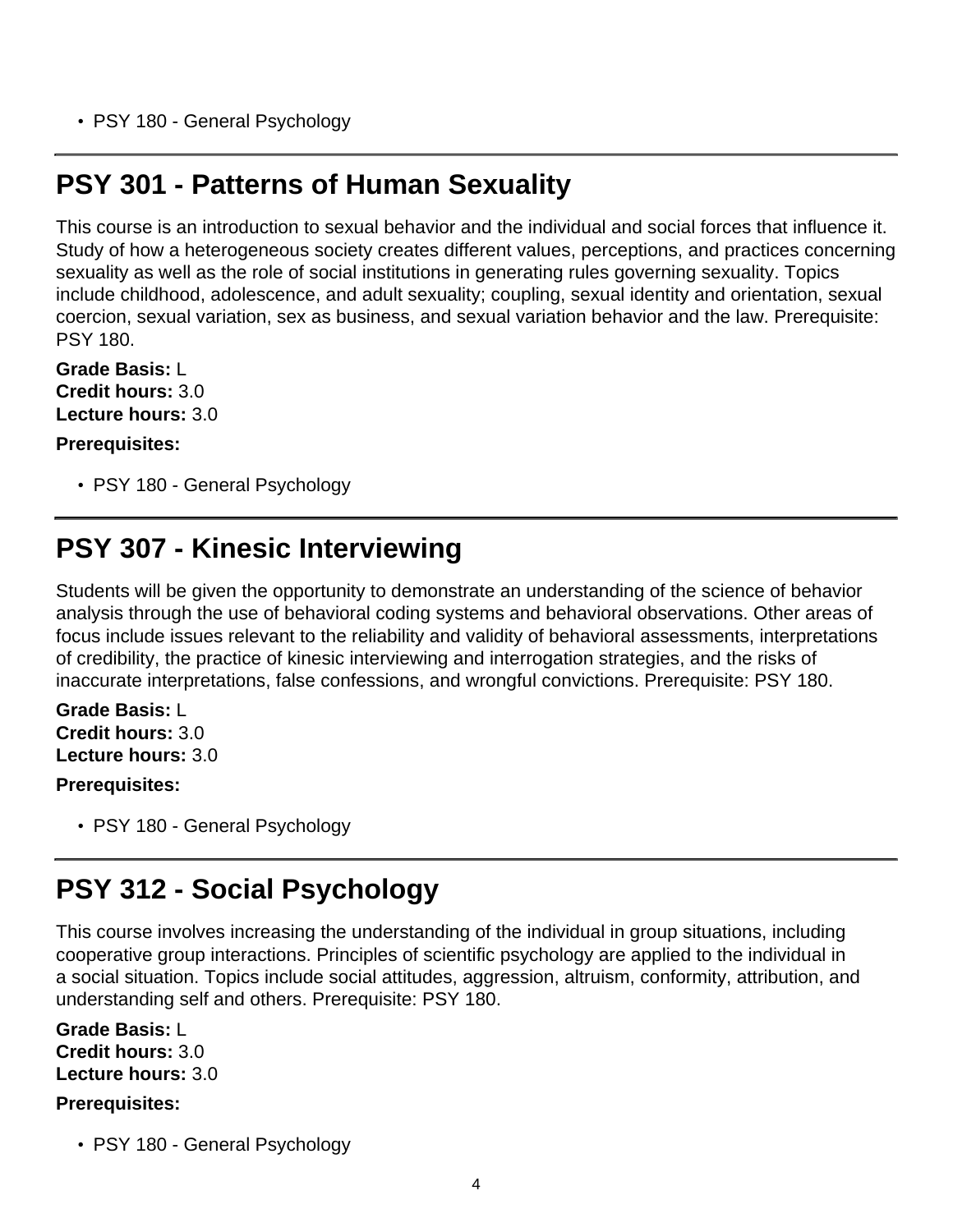### <span id="page-4-0"></span>**PSY 315 - Physiological Psychology**

As an examination of the biological bases for control of human behavior, this course includes considerations of the structure and functions of the nervous systems. A review of the biological bases of several areas of behavior including learning, emotions, eating and sexual behavior is included. Prerequisite: PSY 180.

**Grade Basis:** L **Credit hours:** 3.0 **Lecture hours:** 3.0

#### **Prerequisites:**

• PSY 180 - General Psychology

# <span id="page-4-1"></span>**PSY 320 - Abnormal Psychology**

This course surveys a range of psychological disorders describing mental, emotional, and behavioral symptoms along with an emphasis on discussing the continuum of "normal" to "abnormal" in human behavior. Symptoms, nature and causes of psychological disorders are considered in addition to classification systems used to understand these abnormalities. Some attention will also be given to an overview of major psychological tests and measurements of the clinical interview and to major theories and techniques of therapeutic intervention. Prerequisite: PSY 180.

**Grade Basis:** L **Credit hours:** 3.0 **Lecture hours:** 3.0

#### **Prerequisites:**

• PSY 180 - General Psychology

# <span id="page-4-2"></span>**PSY 321 - Psychology of Gender**

This course overviews current research and theories on gender development, socialization, gender comparisons, sexuality, reproduction, work, and other major impacts on men's and women's psychological experiences throughout the lifespan. Prerequisite: PSY 180 or PSY/EDU 260.

**Grade Basis:** L **Credit hours:** 3.0 **Lecture hours:** 3.0

#### **Prerequisites:**

- PSY 180 General Psychology
- PSY/EDU 260 Human Growth and Development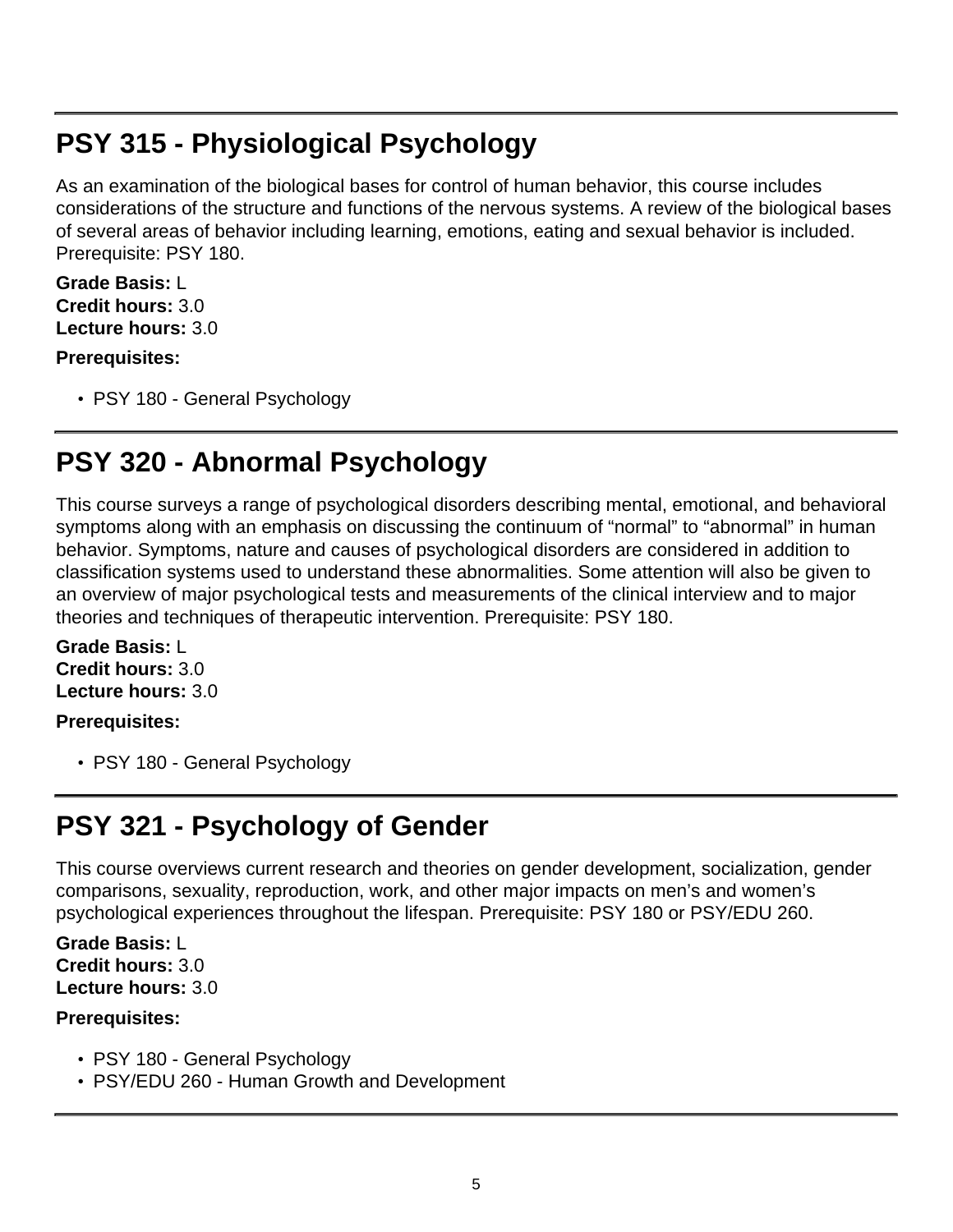### <span id="page-5-0"></span>**PSY 330 - Personality and Adjustment**

This course addresses the development of personality through various theoretical perspectives and current research, including examination of the mentally healthy personality. Theoretical facets of the course focus on the assumptions, basic principles and implications of selected theories of personality, including a treatment of the psychodynamic, social learning and humanistic-phenomenological perspectives. Course material is grounded in reference to our own lives by examining issues of the "normal" personality problems of adjustment and notions of positive mental health. Prerequisite: PSY 180.

**Grade Basis:** L **Credit hours:** 3.0 **Lecture hours:** 3.0

### **Prerequisites:**

• PSY 180 - General Psychology

# <span id="page-5-1"></span>**PSY 336 - Learning and Cognition**

This course is an introduction to theories and empirical research explaining human and animal learning and cognitive processes, including attention, memory, language, perception, problemsolving, and information processing. Prerequisite: PSY 180.

**Grade Basis:** L **Credit hours:** 3.0 **Lecture hours:** 3.0

### **Prerequisites:**

• PSY 180 - General Psychology

# <span id="page-5-2"></span>**PSY 337 - Counseling Theory and Techniques**

This course is designed to introduce students to the major schools of counseling and psychotherapy with an emphasis on theory and associated techniques. Through various modalities, students will learn the historical development of each major theoretical approach, including psychoanalytic, neo-analytic, person-centered, humanistic and affective, behavioral, cognitive, and family systems therapies. Students will also gain an understanding of the dynamics and complexity associated with counseling diverse populations in various settings. This includes cultivating an appreciation for the roles that diversity and personal values play in the counseling process. Prerequisite: PSY 180.

**Grade Basis:** L **Credit hours:** 3.0 **Lecture hours:** 3.0

### **Prerequisites:**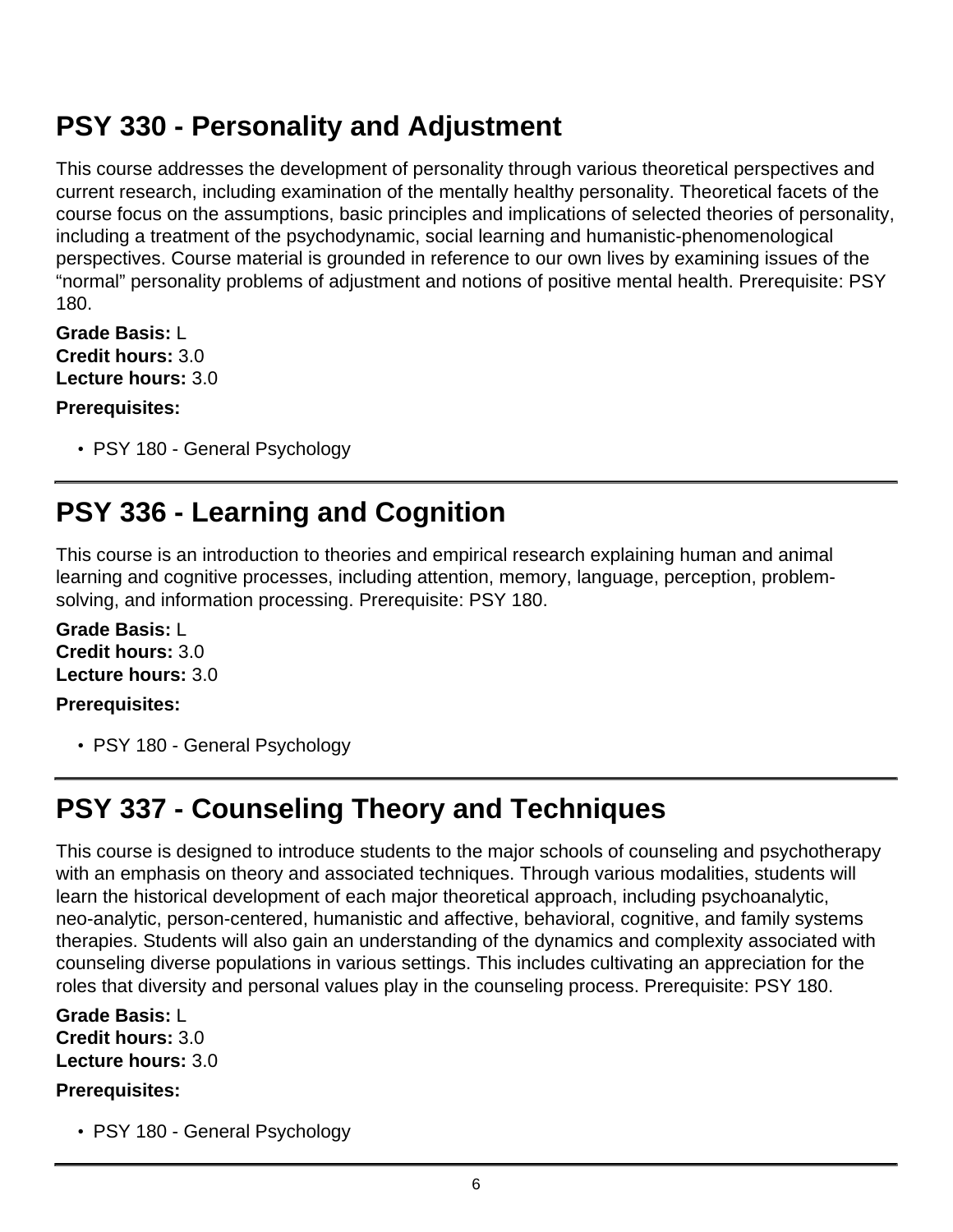### <span id="page-6-0"></span>**PSY 350 - Forensic Psychology**

This course is designed to expand students' knowledge of general psychology into the interface of psychology and law, with a specific focus on forensic psychology. Students will be introduced to the various responsibilities of forensic psychologists including risk assessment, forensic evaluation, offender treatment, profiling, and expert testimony, as well as the different intercept points of psychology and the criminal justice system – including police, courts, and corrections. Students will also learn about history and development of forensic psychology as a field. Prerequisite: PSY 180.

#### **Grade Basis:** L **Credit hours:** 3.0 **Lecture hours:** 3.0

#### **Prerequisites:**

• PSY 180 - General Psychology

# <span id="page-6-1"></span>**PSY 355 - Research Methods**

This course covers research methods related to ethics, literature review, and both descriptive and experimental research. Students will learn to design experiments, gather and analyze data, interpret findings, and test hypotheses. Prerequisites: PSY 180 and MTH 245.

**Grade Basis:** L **Credit hours:** 3.0 **Lecture hours:** 3.0

### **Prerequisites:**

- MTH 245 Probability and Statistics
- PSY 180 General Psychology

# <span id="page-6-2"></span>**PSY 360 - Psychopharmacology**

This course will provide learners with an overview of the pharmacology related to various psychoactive drugs. The course will focus on biological, neurological, and physiological aspects of various substances and how different substances impact the body's functioning. A specific focus will also be on the transmission control, and treatment of the human immunodeficiency virus. Other areas of examination will include the genetic predisposition to addictions, the classification of drugs based on their effects on behavior, the metabolism of substances, and the treatment of physical dependency and withdrawal. Prerequisite: PSY 180.

**Grade Basis:** L **Credit hours:** 3.0 **Lecture hours:** 3.0

#### **Prerequisites:**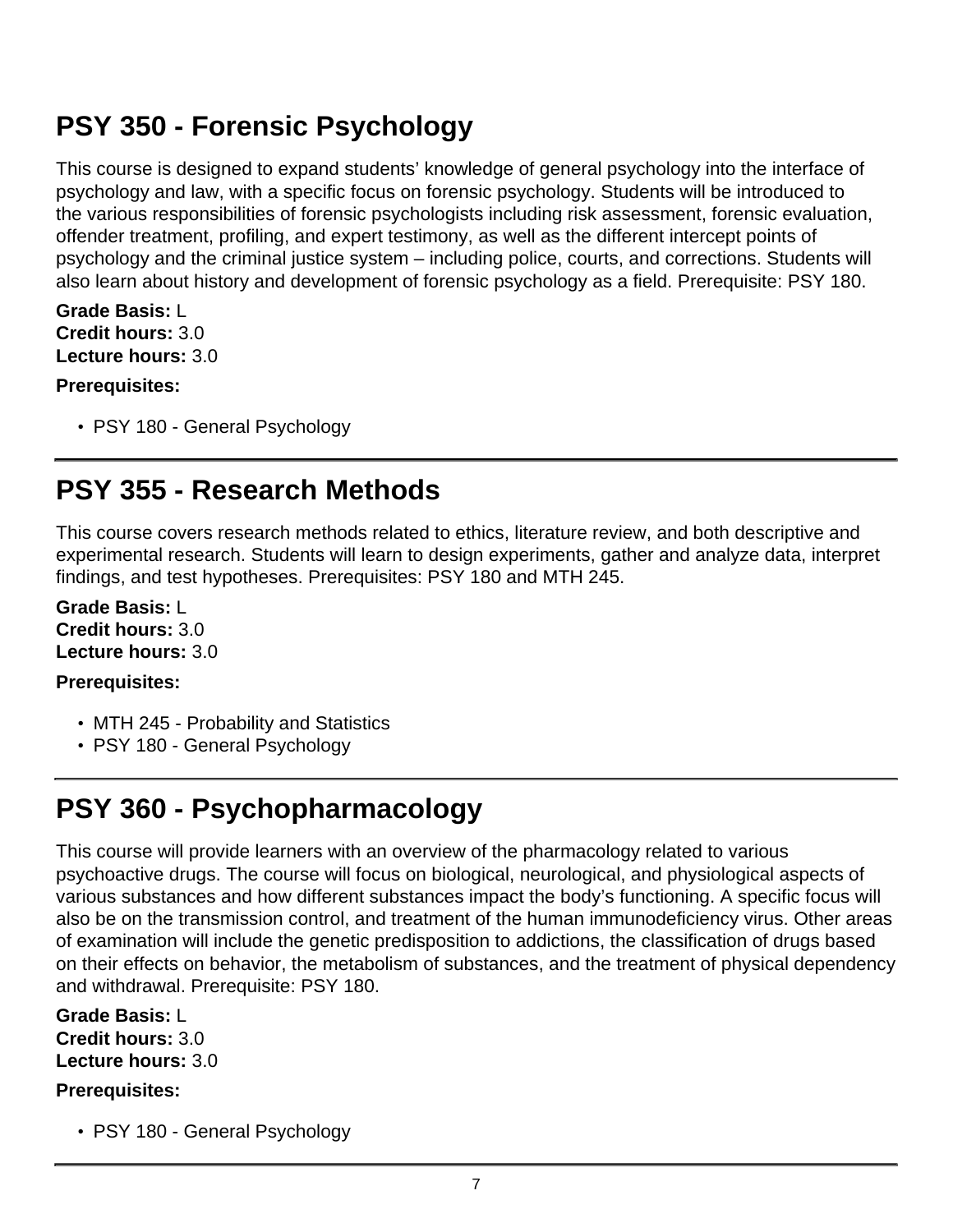### <span id="page-7-0"></span>**PSY 362 - Individual and Group Therapy**

This course will examine the theoretical and practical aspects of the individual and group therapy processes for persons from diverse cultural groups. Focus will be on exploring theories and techniques used in group therapy for substance addictions counseling. Students will examine individual and group processes and dynamics and be presented with opportunities to practice strategies in small in-class groups. Prerequisite: PSY 180.

**Grade Basis:** L **Credit hours:** 3.0 **Lecture hours:** 3.0

#### **Prerequisites:**

• PSY 180 - General Psychology

### <span id="page-7-1"></span>**PSY 364 - Diagnosis and Assessment**

This course will introduce learners to various physiological, psychological, and social variables to consider in formulating a diagnosis of substance use and abuse in accordance with DSM-V diagnostic criteria. Focus will also be on examining current assessment measures used to test for substance abuse disorders. Students will be introduced to developing evaluation reports that integrate assessment and diagnostic formulations, treatment planning, and referral plans. Prerequisite: PSY 180.

**Grade Basis:** L **Credit hours:** 3.0 **Lecture hours:** 3.0

#### **Prerequisites:**

• PSY 180 - General Psychology

# <span id="page-7-2"></span>**PSY 370 - Beginning Practicum in ADC**

This course provides an opportunity for students to apply training and gain clinical training in theoretical practices, techniques, and treatment interventions in an agency setting with clinical supervision. Prerequisite: PSY 180.

**Grade Basis:** L **Credit hours:** 3.0 **Lecture hours:** 3.0

#### **Prerequisites:**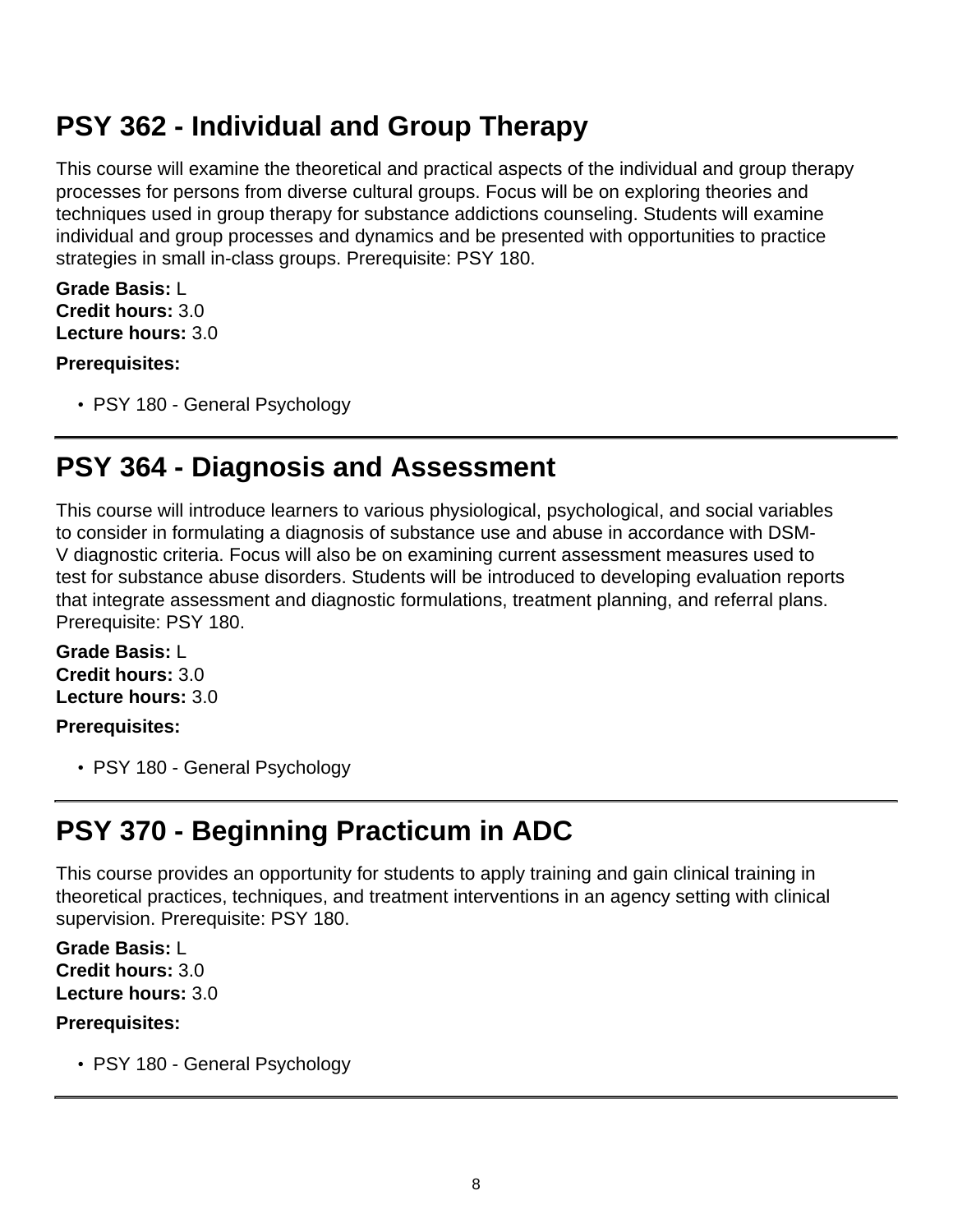### <span id="page-8-0"></span>**PSY 401 - History and Systems of Psychology**

This course will cover the major theoretical paradigms in the history of psychology, illustrating the nature and development of psychology as a science. Emphasis will be on understanding and evaluating psychological theory and texts in their historical context and appreciating the intercommunications among paradigms and the diversity of psychology. Prerequisite: PSY 180.

**Grade Basis:** L **Credit hours:** 3.0 **Lecture hours:** 3.0

#### **Prerequisites:**

• PSY 180 - General Psychology

# <span id="page-8-1"></span>**PSY 405 - The Psychology Profession**

This course is one of the three senior capstone courses for psychology majors, which are designed to provide a final, intensive learning experience to assist graduating seniors with further exploration in several areas of psychology or a more in-depth immersion in a single area of interest. In this course, students will be given an overview of the numerous academic and professional aspects of the field of psychology, including the various options for careers related to psychology at each level of study (e.g., bachelor, master and doctoral levels). Professional associations, networking, and the costs and benefits of graduate study will also be addressed.

**Grade Basis:** L **Credit hours:** 3.0 **Lecture hours:** 3.0

# <span id="page-8-2"></span>**PSY 410 - Community Service Practicum**

This course is one of the three senior capstone courses for psychology majors, which are designed to provide a final, intensive learning experience to assist graduating seniors with further exploration in several areas of psychology or a more in-depth immersion in a single area of interest. In this course, students are involved with their community in a way that applies their knowledge of psychology and allows them to learn related skills. This may be done through placement in a community agency or other work setting to gain "real-world" experience in the field of psychology while working under the supervision of a psychology professional. Alternatively, it may also be completed through community service or volunteer projects at one or more sites in which students may integrate their academic knowledge with practical experience. Practicum sites are chosen in consultation with the course instructor.

**Grade Basis:** L **Credit hours:** 3.0 **Lecture hours:** 3.0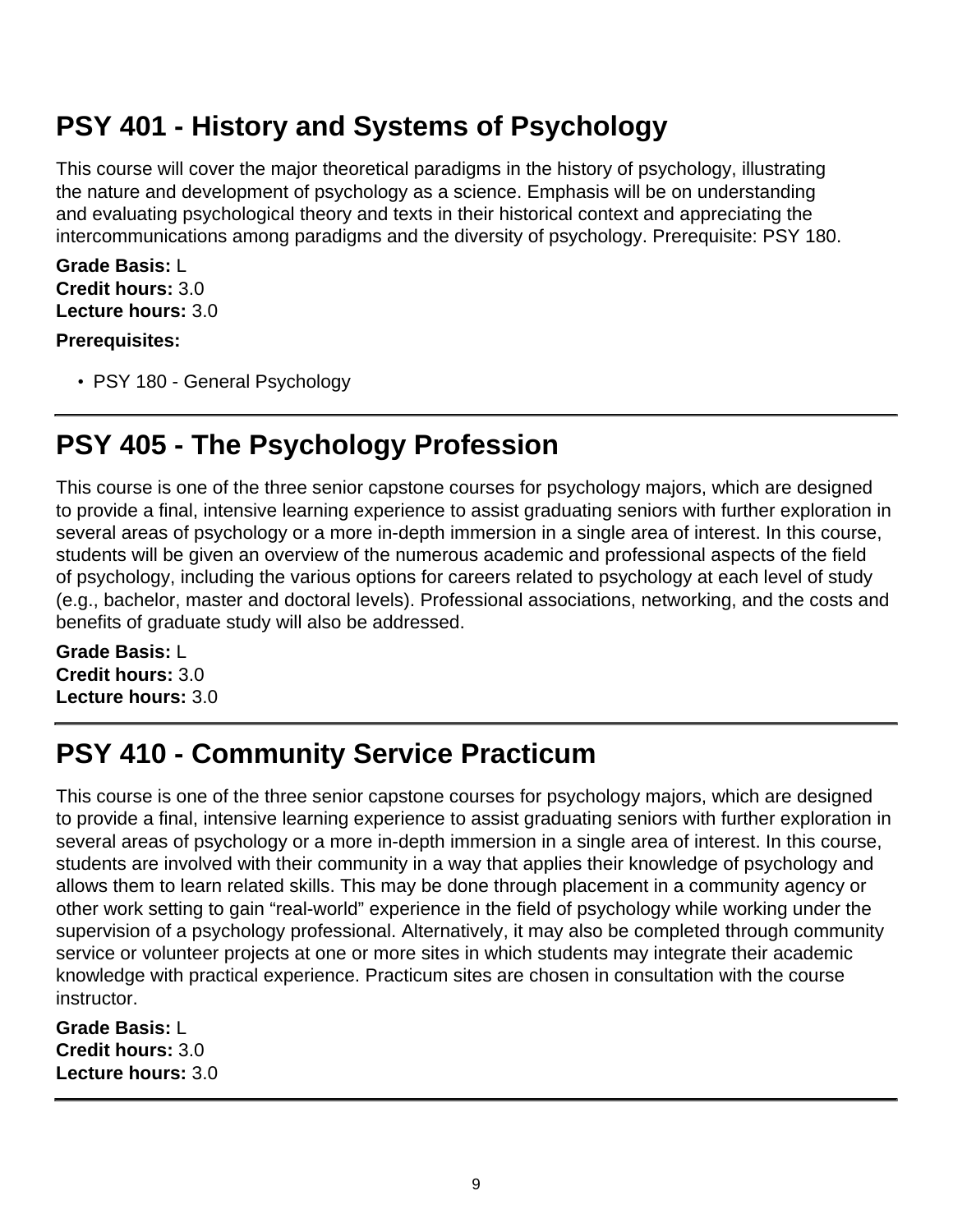### <span id="page-9-0"></span>**PSY 415 - Senior Project Demonstrating Excellence**

This course is one of the three senior capstone courses for psychology majors, which are designed to provide a final, intensive learning experience to assist graduating seniors with further exploration in several areas of psychology or a more in-depth immersion in a single area of interest. In this course, each student will outline, develop, and complete a detailed senior project. The project may be an original empirical study designed and carried out by the student with the results written up as a scholarly research paper or poster. Alternatively, students may complete an in-depth research based paper, as a literature review/critique in an area relevant to the field of psychology. Such a paper would explore the past, present, and future of an area of psychology in which they have an interest and would be based on a review of at least 20 empirical journal articles. Prerequisites: PSY 180 and PSY 355 and junior standing.

**Grade Basis:** L **Credit hours:** 3.0 **Lecture hours:** 3.0

#### **Prerequisites:**

- PSY 180 General Psychology
- PSY 335 Cognition

#### **Restrictions:**

• Junior standing.

### <span id="page-9-1"></span>**PSY 470 - Advanced Practicum in ADC**

This course provides an opportunity for advanced students to apply and gain additional clinical training in theoretical practices, techniques, and treatment interventions in an agency setting with clinical supervision. Prerequisite: PSY 180.

**Grade Basis:** L **Credit hours:** 3.0 **Lecture hours:** 3.0

#### **Prerequisites:**

• PSY 180 - General Psychology

### <span id="page-9-2"></span>**PSY/EDU 260 - Human Growth and Development**

Study of the theories and research related to human development from conception through adulthood, including the developmental stages of infancy, childhood, adolescence, young adulthood, middle adulthood, and late adulthood. The interaction among the physical, cognitive and social aspects of development as well as the major theories of development and current research are discussed.

**Grade Basis:** L